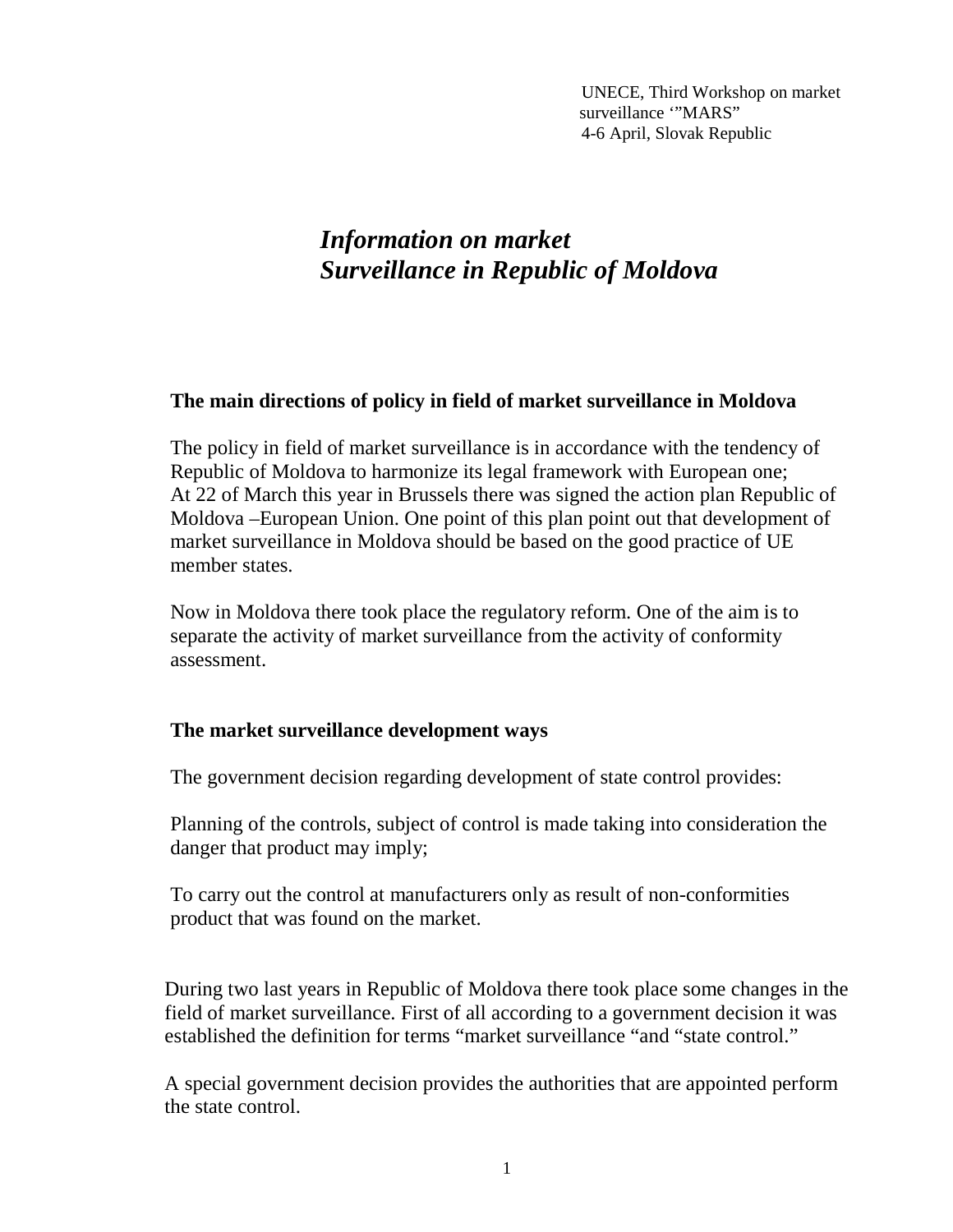According this decision in order to avoid the very often control over product ,at producers, importers and other entrepreneurs more authorities which have the control skills must go to control together at the same time to one entrepreneur.

Another new way to carried out the market surveillance there is to visit the producer or seller with consulting mission. When the representatives from authorities with controls skills come to producers or sellers without the control goals but for a consulting about framework, requires and other consulting support like partner, this activity as result is more efficiently.

A good practice is to carry out the survey over one kind of product at the same time at many entrepreneurs. As result we can determinate what is the main problem in this area. For example we made during one month the survey regarding compliance cosmetic products another month regarding shoes. As result after these controls we found out that the product without whole information about product can become safe fore consumers.

In order to raise the level of market surveillance is very important to have the personnel with high level of knowledge. In this context we establish a system of training at least twice a year. Now we are interested in training which can involve the representative from EU member country, or candidate member. As an example we can say about training which took place last year in Moldova with representative from Romania. This year a group of state inspectors will take part in seminar in republic of Belarus organized by EASC with topic Market surveillance in CIS country and EU.

On purpose to perform good market surveillance and to avoid a different approach by deferent interpreters in our system of market surveillance there are several normative documents which provide the methodology and ways to carry out this activity

According the methodology:

Each control must have an argument for which it was started (e.g. complaint from consumer);

To use 30 per cent of time planed for control for preparation to the control, because a good preparation for task is to have a good result;

To use not only the sanctioning tools but also and educational methods;